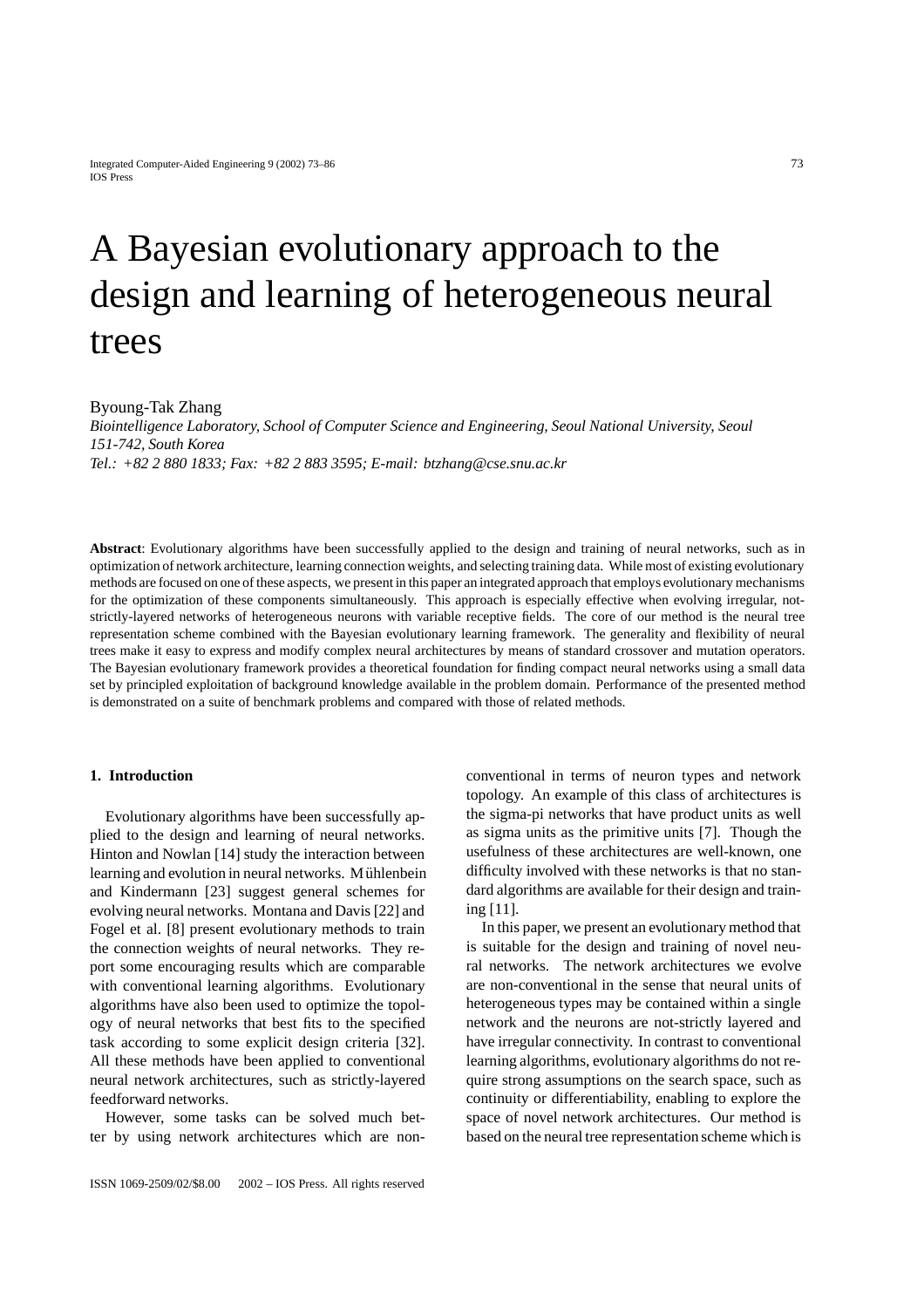general and flexible enough to represent a broad class of network architectures and to manipulate the architectures using standard crossover and mutation operators. Feature selection problems are naturally handled by the neural trees since each node (neuron) in the tree can have a different number of children (other neurons or external inputs) and the children are modified through the usual genetic operators.

An important feature of the proposed evolutionary method is the use of an adaptive fitness function. This is based on the observation that fitness functions are essential for successful application of evolutionary algorithms to neural networks in practical applications. The enormous size of the search space prohibits straightforward evolutionary methods from successful application. Just as a good representation can transform the original, difficult problem to a more manageable problem, the choice of a good fitness function makes the search smoother.

The adaptive fitness function is based on the Bayesian inductive principle [10]. It has an error term and complexity term to effectively balance the accuracy of the network and its complexity. According to the Occam's Razor principle [36], the best neural network is the simplist one with a small number of neurons and sparse connectivity. The weights are trained not by back-propagation [28], but by another evolutionary algorithm for continuous parameter optimization. In this work we also incorporate the incremental data inheritance (IDI) method [35] into the adaptive fitness function. The IDI method starts evolution with a small data set for fitness evaluation and expands the data set as generation goes on. It proved useful for accelerating the evolution of Lisp-like symbolic programs.

The paper is organized as follows. Section 2 reviews the previous work on applying evolutionary computation to neural networks. In Section 3, we present the neural tree representation and discuss its properties. Section 4 describes the theoretical foundation of the Bayesian approach to evolving heterogeneous neural trees. Section 5 describes implementation details for evolving neural trees. Section 6 presents the experimental results. Section 7 discusses the synergy effects of evolutionary algorithms and neural networks from our experience.

# **2. Related work**

Evolutionary algorithms have been used for neural networks in several applications. These include the selection of

- **–** connection weights
- **–** network topologies, and
- **–** weight update rules.

Schaffer et al. [31] and Yao [33] provide comprehensive reviews of combining evolutionary algorithms and neural networks. A general way of evolving genetic neural networks was suggested by Mühlenbein and Kindermann [23]. Several early studies have used evolutionary algorithms to optimize the connection weights of neural networks [8,22]. Recent works, however, have focused on using evolutionary algorithms to optimize the network topology. Harp et al. [13] and Miller [21] have described representation schemes in which the anatomical properties of the network structure are encoded as bit-strings. Similar representation has also been used by Whitley et al. [32] to prune unnecessary connections. Kitano [18] and Gruau [12] have suggested encoding schemes in which a network configuration is indirectly specified by a graph generation grammar which is evolved by genetic algorithms. $1$  Radi and Poli [27] use an evolutionary algorithm to discover learning rules for neural networks.

All the methods mentioned above use the backpropagationalgorithm [28], a gradient-descent method, to train the weights of the network. Yao and Liu [34] present an evolutionary system that simultaneously evolves both neural network architectures and weights. Here, the architectures are modified by mutations that add or delete nodes/connections. Weights are trained by a modified back-propagation algorithm with an additive learning rate and by a simulated annealing algorithm. Koza [20] provides an alternative approach to representing neural networks, under the framework of so-called genetic programming, which enables modification not only of the weights but also of the architecture for a neural network. However, this method provides neither a general method for representing an arbitrary feedforward network, nor a mechanism for finding a network of minimal complexity. Angeline et al. [2] present an evolutionary method for constructing recurrent neural networks.

In addition to the three typical applications of evolutionary computation to neural networks, as described

<sup>&</sup>lt;sup>1</sup>We use the terms evolutionary algorithms and evolutionary computation as a general concept that includes evolution strategies, evolutionary programming, genetic algorithms, genetic programming, and other computational methods gleaned from natural evolution. The term genetic algorithms will be reserved in this paper to denote the class of evolutionary algorithms that use binary strings (usually with fixed length) as their representation.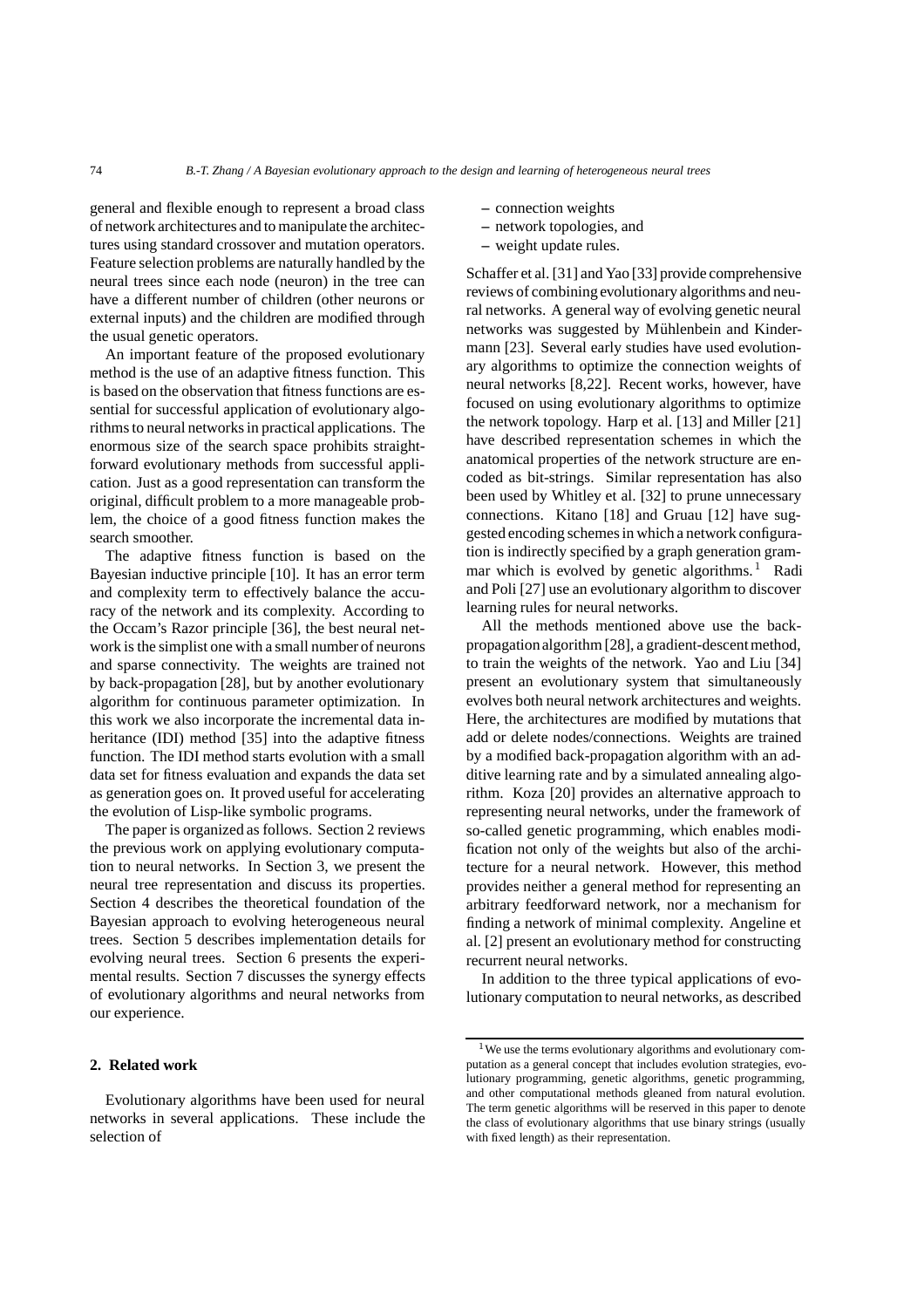above, more recent developments also include the selection of

- **–** neuron types
- **–** receptive fields, and
- **–** training data sets.

Some neuron types are more natural to represent the solution for the specific problem than others [11]. Therefore, it is natural to think of non-conventional neurons. Likewise, some input variables (features) to a neural unit are more important than others, and it is necessary to select input variables or receptive fields of units [7,19]. Selection of training data sets is also useful since the evolutionary process can be accelerated by a representative subsample of the given data set [25, 39].

One of the main issues in efficient evolution of neural networks is the representation or encoding of neural networks in genotype. Existing representation methods can be roughly divided into two categories: direct and indirect encoding [4,33]. Direct encodings use a fixed structure, such as connection matrix or bitstrings that precisely specifies the architecture of the corresponding neural network. This encoding scheme requires little effort to decode. However, matrix structures have limited flexibility in expressing topologies of the network structure with variable layers. Bitstrings are not flexible enough to represent various partial connectivity without further annotation. Genetic operators need to be applied carefully to preserve the topological constraints of networks [5].

Indirect encoding schemes use rewrite rules to specify a set of construction rules that are recursively applied to yield the phenotype. Examples include graph generation grammars [18] and cellular encoding [12]. This approach is interesting in that it simulates in some sense the developmental process. Subtree crossover applies well to these representations. In addition, experimental evidence has shown that the cellular encoding scheme is effective in evolving modular structures consisting of similar substructures [12]. However, the grammatical encoding seems only appropriate for exploring a search space having a regular structure. It seems not very suitable for a search space consisting of a huge number of partial interaction possibilities as required in our application. In addition, grammatical encoding requires execution of rewrite-rules for every conversion from genotype to phenotype. This makes network training an expensive phase since training of neural networks requires a large number of evaluations and each evaluation needs a separate decoding.

We present in the following section an alternative representation which combines the advantages of direct and indirect encoding schemes. It is powerful and flexible in expressing a broad class of feedforward architectures. It is decoding-efficient and convenient for genetic operations.

## **3. Tree representations of neural networks**

#### *3.1. Neural trees*

Let  $\mathcal{NT}(d, b)$  denote the set of all possible trees of maximum depth  $d$  and maximum  $b$  branches for each node. The nonterminal nodes represent neural units and the neuron type is an element of the basis function set  $\mathcal{F} = \{$  neuron types $\}$ . Each terminal node is labeled with an element from the terminal set  $T =$  ${x_1, x_2,...,x_n}$ , where  $x_i$  is the *i*th component of the external input  $x$ . Each link  $(j, i)$  represents a directed connection from node  $i$  to node  $i$  and is associated with a value  $w_{ij}$ , called the synaptic weight. The members of  $\mathcal{NT}(d, b)$  are referred to as neural trees. In case of  $\mathcal{F} = {\Sigma, \Pi}$ , the trees are specifically called sigma-pi neural trees. The root node is also called the output unit and the terminal nodes are called input units. Nodes that are not input or output units are hidden units. The layer of a node is defined as the longest path length to any terminal node of its subtree.

Different neuron types are distinguished in the way of computing net inputs. For example, consider two different types of units: sigma and pi units. Sigma units compute the sum of weighted inputs from the lower layer:

$$
net_i = \sum_j w_{ij} y_j,
$$
 (1)

where  $y_i$  are the inputs to the *i*th neuron. Pi units compute the product of weighted inputs from the lower layer:

$$
net_i = \prod_j w_{ij} y_j,
$$
 (2)

where  $y_i$  are the inputs to i. The output of a neuron is computed the sigmoid transfer function

$$
y_i = f(\text{net}_i) = \frac{1}{1 + e^{-\text{net}_i}},\tag{3}
$$

where net<sub>i</sub> is the net input to the unit computed by Eqs (1) or (2).

Another type of neuron commonly used is the radial basis function (RBF) units. Given an input vector **x**,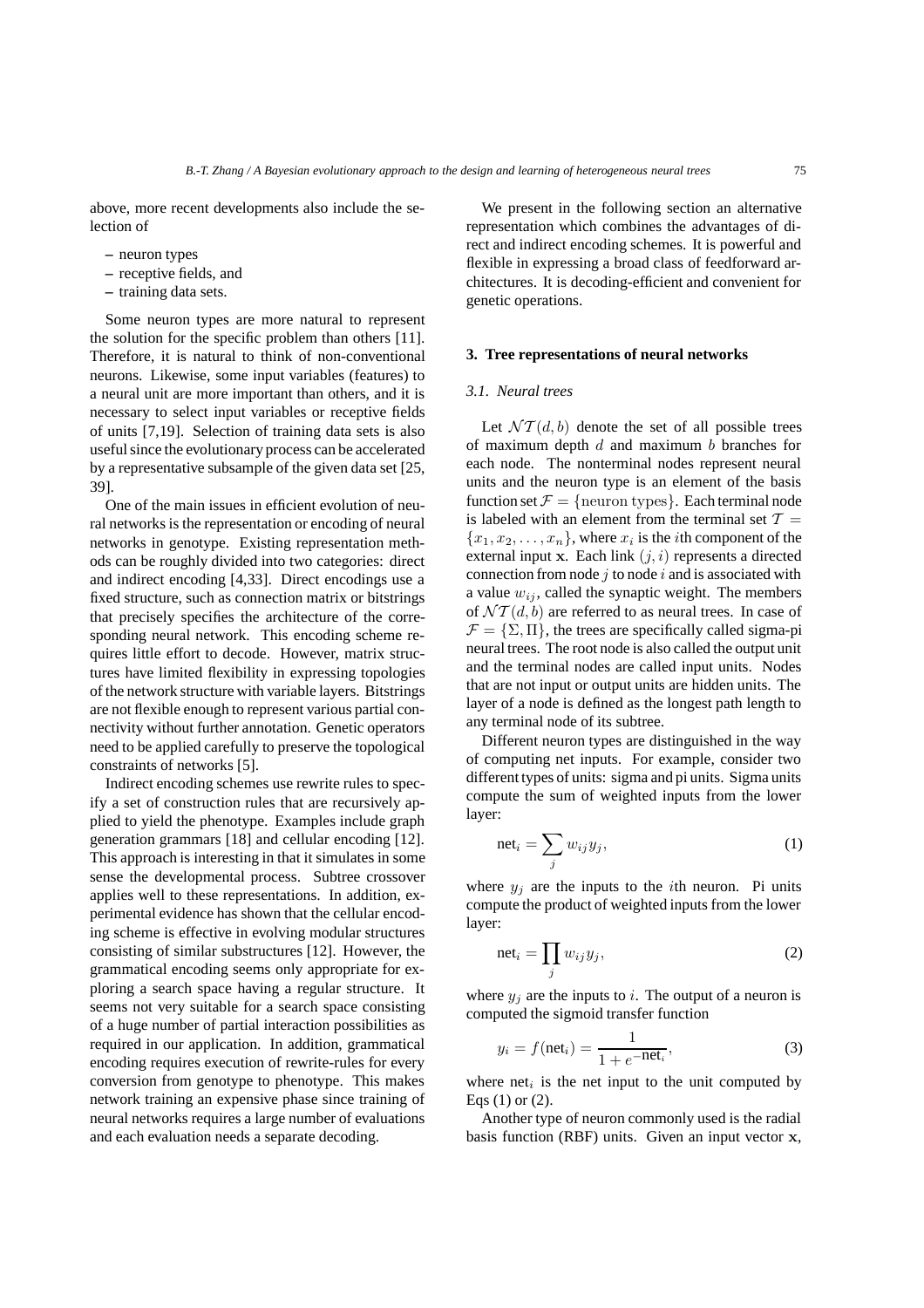

Fig. 1. Genotype (top) and phenotype (bottom) of a neural tree.

an RBF computes the output as

$$
y_i = g_i(\mathbf{x}) = \exp\left\{\sigma_i^{-1}||\mathbf{x} - \mathbf{c}_i||\right\},\tag{4}
$$

where  $c_i$  and  $\sigma_i$  are the center and width of the *i*th Gaussian unit. As will be clear in later sections, any other non-conventional neuron types can be employed in neural trees since they are learned by an algorithm that does not assume any strict constraints, such as continuity or differentiability, on the search space.

#### *3.2. Expressive power and computational complexity*

Neural trees can represent a broad class of neural networks. In particular, it can represent complete higherorder neurons. The net input of the complete higherorder neuron is given by the multinomial expansion

$$
neti(\mathbf{x}) = \sum_{\mathbf{a} \in \{0,1\}^n} w_{\mathbf{a}} \pi_{\mathbf{a}}(\mathbf{x})
$$
  
= 
$$
\sum_{\mathbf{a} \in \{0,1\}^n} w_{\mathbf{a}} \prod_{j=1}^n x_j^{a_j},
$$
 (5)

where  $w_{\mathbf{a}} \in IR$ ,  $\mathbf{a} = a_1 \dots a_n \in \{0,1\}^n$ , and **x** denotes the original input vector. The  $2^{n}$  monomials  $\pi_{a}$  are referred to as Walsh functions. They are orthogonal and span the space of real valued functions defined over binary strings. The expansion coefficients  $w_{00..00}$ ,  $w_{00..01}$ , ...,  $w_{11...11}$  can be interpreted<br>as synaptic weights of orders  $\sum_{j=1}^{n} a_j$ . Note that a<br>complete higher-order neuron can be represented by complete higher-order neuron can be represented by

a tree consisting of a summation (sigma) unit and  $2<sup>n</sup>$ product (pi) units.

The complete higher-order neuron is practically limited by the combinatorial explosion of higher-order terms with increasing number of inputs. The number of parameters necessary for specifying an order  $k$  neuron is  $r_k = \sum_{i=0}^{k} {}_{n}C_i$ , where n is the number of inputs. A closely related disadvantage is that it does not produce closely related disadvantage is that it does not produce a generalization; it makes up a fast distributed memory with a target fixed at each corner of the hypercube [7].

Note that neural trees can represent a broad class of higher-order networks. There is no explicit limit on the order of weights. Thus, interactions of arbitrary orders computed by the ultimate higher-order neuron can be realized within our framework. Cascading of higherorder terms in multilayers is permitted. No bound is enforced in the number of layers of the network. Instead, the overall network size is controlled implicitly by a complexity penalty imposed in the fitness function. The network structures are not strictly layered, i.e. each layer can have a mixture of sigma, pi, and any other types of units, and connections between nonneighboring layers are allowed. The network may contain partial connectivity, which is useful for the economic representation of arbitrary complex interactions.

Neural trees do not require decoding for their fitness evaluation. Training and evaluation of fitness can be performed directly on the genotype since both the genotype and phenotype are equivalent. Note that neural trees have a closure property, i.e. replacement of a subtree by another neural tree results in a correct neural tree structure. This is the reason why standard crossover and mutation operators can be used for adaptation of neural trees. Since subtree crossover used in genetic programming [20] applies without modification to this representation, genetic programming can be used as an evolutionary engine. However, searching the whole space of all possible neural tree is impossible in practice.

To see the complexity of the problem, we compute the size of the search space of neural trees. Consider a full tree of depth  $d$  and branching factor  $b$ . The number of nonterminal nodes in this tree structure is

$$
1 + b1 + b2 + b3 + \dots + bd-1 = \frac{bd - 1}{b - 1}.
$$
 (6)

The number of terminal nodes is  $b^d$ . An instance of the tree consists of the nonterminal nodes with associated labels chosen from the function set  $\mathcal F$  and the terminal nodes instantiated with labels from the terminal set  $\mathcal T$ . Thus, the number of possible architectures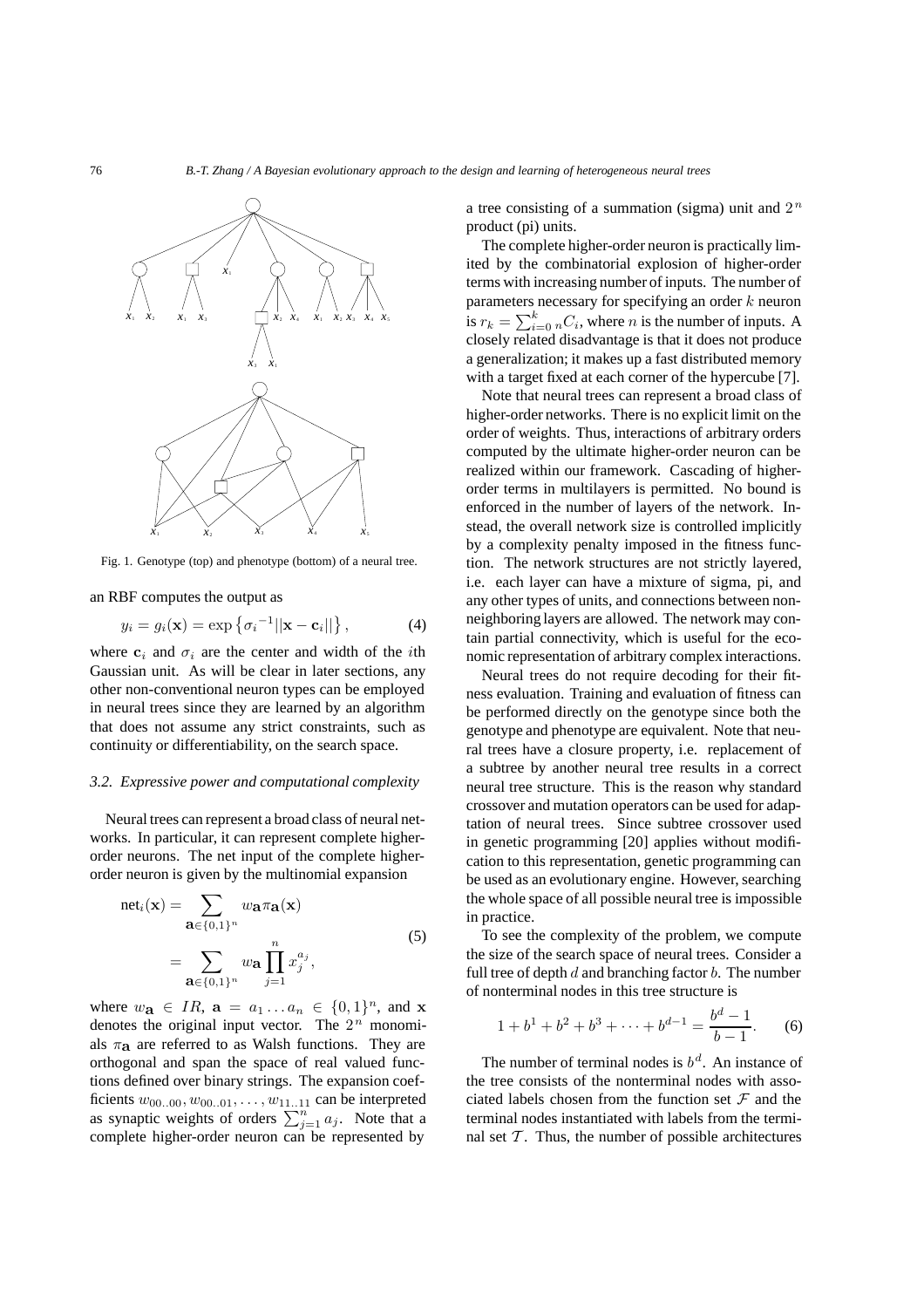$$
\mathcal{NT}(d, b)
$$
 is given by

$$
|\mathcal{A}| = |\mathcal{F}|^{\frac{b^d-1}{b-1}} \cdot |\mathcal{T}|^{b^d},\tag{7}
$$

where  $|\mathcal{F}|$  and  $|\mathcal{T}|$  are the sizes of  $\mathcal F$  and  $\mathcal T$ , respectively.

The parameters in the neural trees consist of connection weights and biases. The number of weights in the full tree of depth  $d$  and branching factor  $b$  is the same as the number of nonterminal nodes plus terminal nodes minus one (root node):

$$
b1 + b2 + b3 + \dots + bd = \frac{b^{d+1} - b}{b - 1}.
$$
 (8)

The number of biases is the same as the number of nonterminal nodes:  $(b<sup>d</sup> - 1)/(b - 1)$ . Total number of parameters is the sum of both:

$$
\frac{b^{d+1}-b}{b-1} + \frac{b^d-1}{b-1} = \frac{b^{d+1}+b^d-b-1}{b-1}.
$$
 (9)

If we assume for simplicity that the parameter takes a value from a set V of finite size  $|V|$ , the size of the parameter space is given by

$$
|\mathcal{W}| = |\mathcal{V}|^{\frac{b^{d+1} + b^d - b - 1}{b-1}}
$$
 (10)

As an illustration, consider the program space of  $|\mathcal{F}| = |\{\Sigma, \Pi\}| = 2, |\mathcal{T}| = 5, d = 3, b = 5, \text{ and }$  $|V| = 100$ . In this case the size of structure space is  $|A| = 2^{31} \cdot 5^{125}$  and the size of weight space amounts to  $|W| = 100^{186}$ , which prohibits any exhaustive or simplistic heuristic search methods. This motivates us to use a principled method for evolving neural trees.

## **4. Theoretical foundation**

In this section we present the theory and general principles for evolutionary computation for designing and evolving neural trees. This section aims to provide an outline of the Bayesian approach and the algorithms are detailed in the following section.

In the Bayesian approach to neural tree evolution, the *best* neural tree is defined as the *most probable* model of the data, given the data  $D$  plus the prior knowledge on the problem domain. Bayes theorem provides a direct method for calculating such probabilities [10]. It states that the posterior (i.e. after observing the data  $D$ ) probability of a neural tree  $A$  is

$$
P(A|D) = \frac{P(D|A)P(A)}{P(D)}
$$

$$
= \frac{P(D|A)P(A)}{\int_{\mathcal{A}} P(D|A)P(A)dA},
$$
(11)

where A is the space of *all* possible neural trees (in case of A taking discrete values, the integral will be replaced by summation). Here  $P(A)$  is the prior (i.e. before observing the data) probability distribution for the neural trees, and  $P(D|A)$  is the likelihood of the neural tree for the data.

The objective of the Bayesian evolutionary algorithm is to find a neural tree  $A_{best}^g$  that maximizes the posterior probability:

$$
A_{best}^g = \min_{g \le g_{max}} \arg \max_{A_i^g \in \mathcal{A}(g)} P_g(A_i^g | D), \tag{12}
$$

where  $g_{max}$  is the maximum number of generations,  $A_i^g$  is the *i*th neural tree at generation g, and  $A(g)$  is the population of size  $M$ :

$$
\mathcal{A}(g) = \{A_i^g, \ i = 1, \dots, M\}.
$$
 (13)

The posterior probability  $P_g(A_i^g|D)$  of neural tree  $A_i^g$  is computed with respect to the gth population:

$$
P_g(A_i^g|D) = \frac{P(D|A_i^g)P(A_i^g)}{\sum_{j=1}^M P(D|A_j^g)P(A_j^g)},
$$
(14)

where  $P(D|A_i^g)$  is the likelihood and  $P(A_i^g)$  is the prior probability of (or degree of belief in)  $A_i^g$ . Note that the posterior probability is approximated by a fixed-size population  $A(g)$  which is typically a small subset of the entire neural tree space  $A$ .

Variation operators are applied to generate L offspring  $A'_k$ ,  $k = 1, ..., L$ . Formally, this proceeds in two steps. First, candidates are generated by sampling from the proposal distribution

$$
Q_g(A'_k|A_i^g) \tag{15}
$$

The specific form of  $Q_g(\cdot|\cdot)$  is determined by the application. Then, each candidate generated by genetic operators is accepted with probability

$$
a_g(A'_k|A_i^g) = \min\left\{1, \frac{P_g(A'_k|D)}{P_g(A_i^g|D)}\right\},
$$
 (16)

where  $P_g(A_i^g|D)$  is computed by Eq. (14) and  $P_g(A'_k|D)$  is the posterior probability of  $A'_k$  estimated with respect to the current population:

$$
P_g(A'_k|D) = \frac{P(D|A'_k)P(A'_k)}{\sum_{j=1}^M P(D|A_j^g)P(A_j^g)}.
$$
 (17)

If  $A'_k$  is rejected in Eq. (16), then  $A_i^g$  is retained, i.e.,  $A'_k \leftarrow A_i^g$ . Note that this acceptance function does not exclude the case that  $A'_k$  is generated by crossover from  $A_i^g$  and another parent  $A_j^g \in \mathcal{A}(g)$ ,  $j \neq i$ . Optionally, the sampling process can be applied multiple times to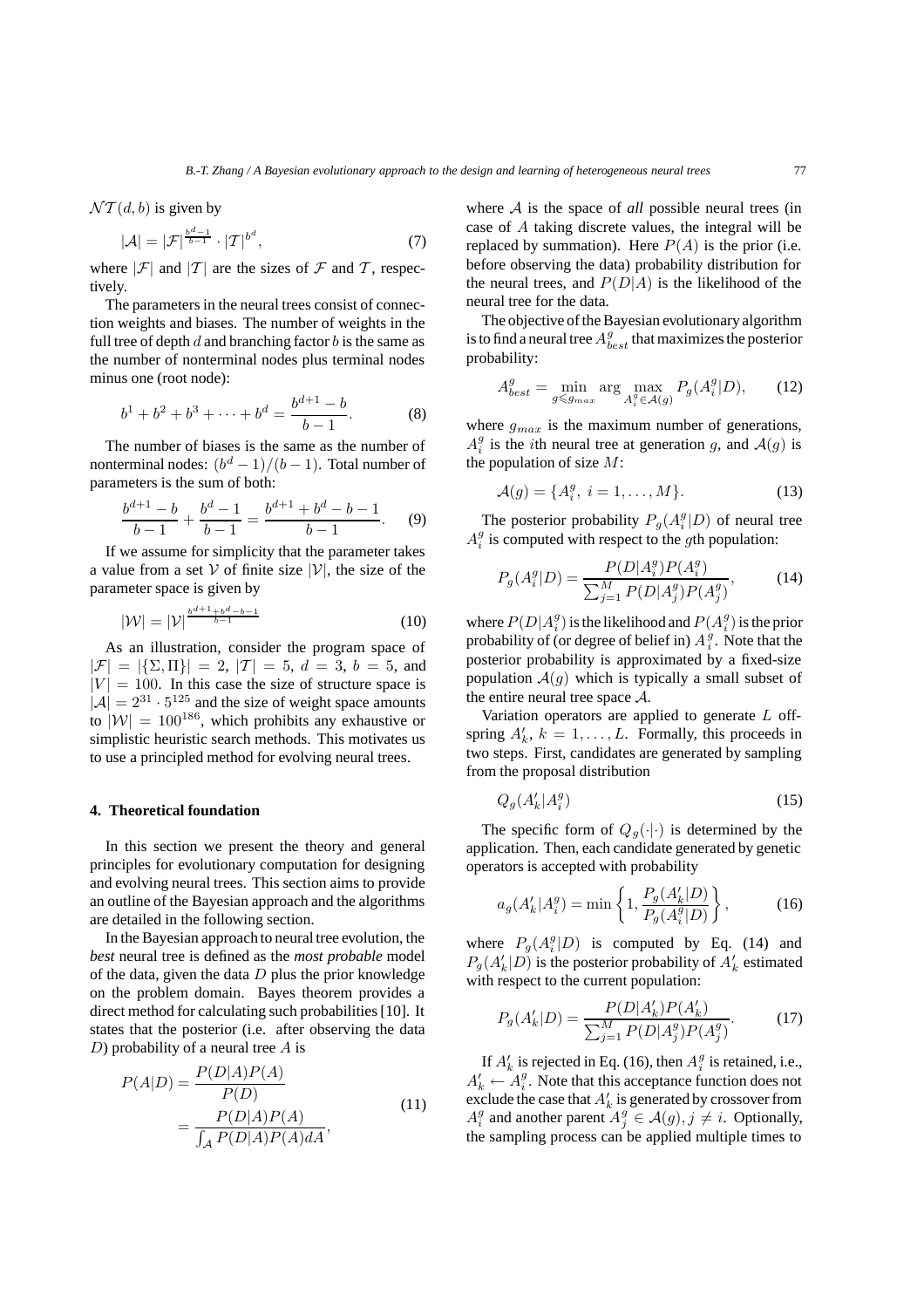1. Initialize M neural trees  $A_i^1$ ,  $i = 1, ..., M$ , of heterogeneous units. Initialize D of N training cases. Set  $g \leftarrow 1$ . 2. Compute fitness values  $F_i(g) = E_i(g) + \alpha(g)C_i(g), i = 1, ..., M$ . 3. Compute posterior probabilities  $P_q(A_i^g|D)$ ,  $i = 1,...,M$ , by Equation  $(22)$ 4. Generate L offspring  $A'_k, k = 1, ..., L$ , by sampling from  $P_g(A_i^g|D)$  using variation operators. 5. Select $M$  parents  $A_i^{g+1}, i=1,...,M,$  of generation  $g+1$  from  $A_k^{\prime}, k=$ 6. Set  $g \leftarrow g + 1$ . If  $g \le g_{max}$ , go to step 2.

Fig. 2. Outline of the Bayesian evolutionary algorithm for evolving heterogeneous neural trees.

make a local search in the neighborhood of the current search point.

After L offspring  $A'_k$ ,  $k = 1, ..., L$ , are generated,  $M$  of them are selected to build the new population:

$$
\mathcal{A}(g+1) = \{A_i^{g+1}, i = 1, ..., M\}.
$$
 (18)

This defines the posterior distribution  $P_{g+1}(A_g^g|D)$ <br>the next conception. It should be mentioned that this at the next generation. It should be mentioned that this formulation of offspring selection is intentionally very general so that it can accommodate various forms of existing selection schemes, such as  $(\mu, \lambda)$  selection [3, 24].

In effect, the evolutionary inference step from generation g to  $g + 1$  is considered to induce a new fitness distribution  $P_{g+1}(A_g^g|D)$  from priors  $P(A_g^g)$  through<br>posterior distribution  $P(A_g|D)$  following Payes for posterior distribution  $P_g(A_i^g|D)$  following Bayes formula, using genetic operators. Based on this theoretical framework we present in the following section implementational details on how to learn neural tree structures and how to measure their fitness values to guide the evolutionary process.

## **5. Evolving heterogeneous neural trees**

## *5.1. General procedure*

To find the best architecture and connection weights of neural trees consisting of various types of units, we maintain a population  $A$  of individuals  $A_i$  at *g*th generation

$$
\mathcal{A}(g) = \{A_1, A_2, \dots, A_M\},\tag{19}
$$

where *M* is the population size. The general procedure for evolving heterogeneous neural trees is summarized in Fig. 2. Initially, M neural trees  $A_i^1$ ,  $i = 1, \ldots, M$ , are created. Their raw fitness values are measured (more details below). Based on these, the posterior probabilities  $P_g(A_i^g|D), i = 1, \ldots, M$ , are measured and used as fitness values. Then, L offspring neural trees  $A'_k$ ,  $k = 1, \ldots, L$ , are generated by sampling from  $P_g(A_i^g|D)$  using variation operators. From these, M neural trees  $A_i^{g+1}, i = 1, \ldots, M$ , are selected to constitute the population of generation  $q + 1$ . The whole process is repeated until the termination condition is met. Optionally, the algorithm can be extended to adopt the incremental data inheritance mechanism [35]. In this case, the training data set  $D$  starts small and then is increased as generation goes on (more details in Section 5.4). The rationale behind this incremental approach is that the use of data subsets accelerates the evolution since it can save the effective time for fitness evaluation.

The raw fitness of the neural trees  $A_i^g$  at generation  $q$  is defined as

$$
F_i(g) = E(D|A_i^g) + \alpha(g)C(A_i^g),\tag{20}
$$

where  $E(D|A_i^g)$  and  $C(A_i^g)$  are the error and complexity of the neural tree, computed as

$$
E(D|A_i^g) = \frac{1}{N} \sum_{c=1}^{N} (\mathbf{y}_c - f_A(\mathbf{x}_c))^2
$$
 (21)

$$
C(A_i^g) = W(A_i^g) + U(A_i^g) + L(A_i^g). \tag{22}
$$

Here, N is the size of training set  $D = \{(\mathbf{x}_c, \mathbf{y}_c)\}_{i=1}^N$ iffer and  $W(A_i^g)$ ,  $U(A_i^g)$ , and  $L(A_i^g)$  denote respectively the number of weights, units, and layers. Note that the parameter  $\alpha(g)$  is a function of generation g and balances the two terms.

This fitness measure can be derived (see Appendix for more details) from the Bayesian evolutionary frame-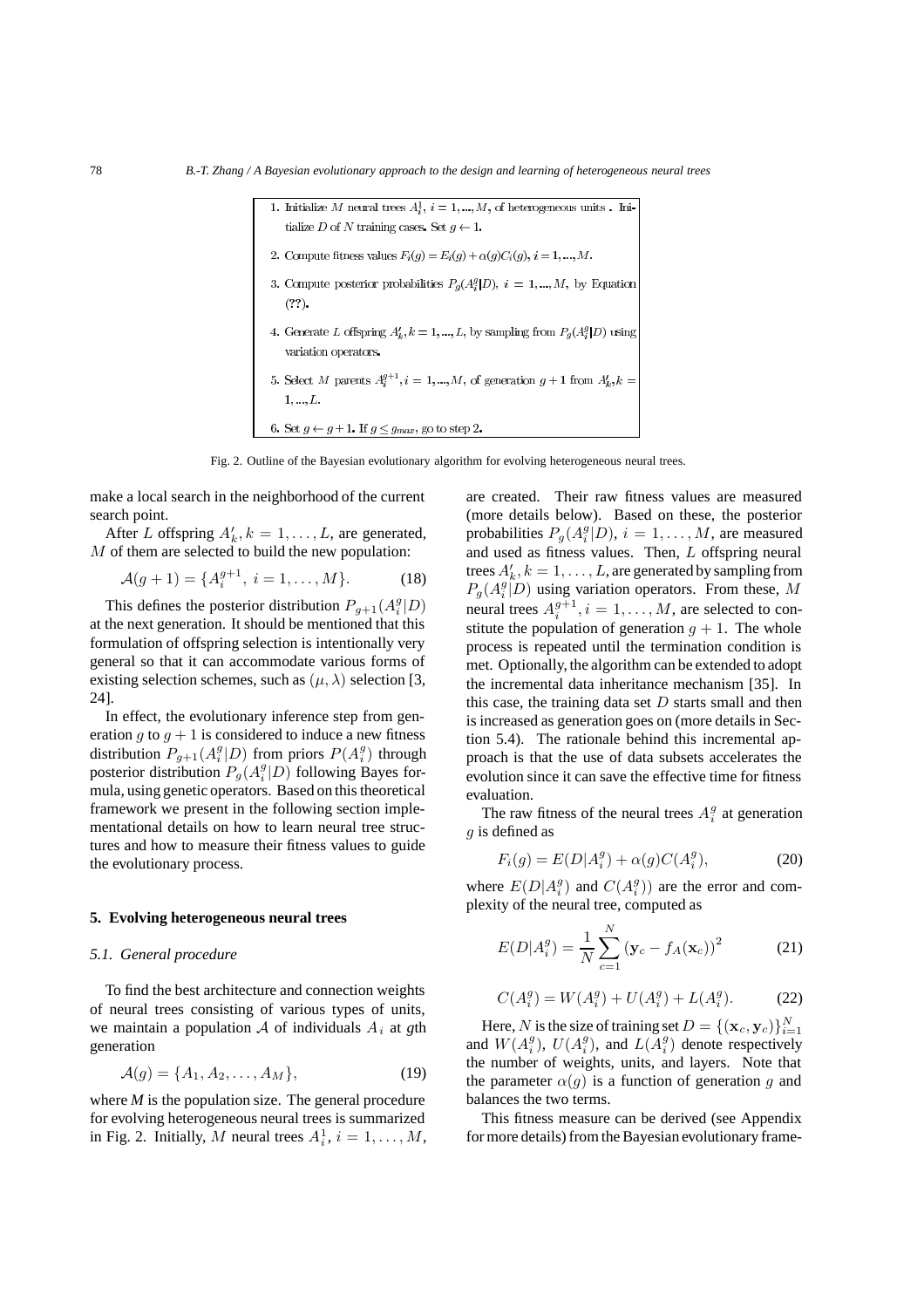

Fig. 3. Architecture adaptation by subtree crossover. The subtrees of *A*<sup>1</sup> and *A*<sup>2</sup> are exchanged to produce two offspring *B*<sup>1</sup> and *B*2. During crossover,  $A_1$  has grown to  $B_1$  in its size and depth, and  $A_2$  has shrinked to  $B_2$  in its size while the depth remains the same.

work by taking the negative logarithm of the posterior probability and formulating the problem as a minimization problem. That is, under mild assumptions it can be shown that

$$
F_i(g) = -\log P(D|A_i^g) - \log P(A_i^g)
$$
  
=  $\beta E(D|A_i^g) + \alpha C(A_i^g)$  (23)  
 $\propto E(D|A_i^g) + \alpha(g)C(A_i^g),$ 

where the two parameters  $\beta$  and  $\alpha$  are absorbed into a single parameter  $\alpha(g)$ . The adaptive Occam method [37] can be used to adapt the parameter  $\alpha(q)$ during the run. This method distinguishes two adaptation phases. In the phase of  $E_{best}(g - 1) > \epsilon$ , the  $\alpha(g)$  decreases as the training error falls since  $E_{best}(g - 1) \leq 1$ . Here,  $\epsilon$  is a user-specified parameter. This encourages fast error reduction at the early stages of evolution. For  $E_{best}(g - 1) \leq \epsilon$ , in contrast, as  $E_{best}(g)$  approaches 0 the relative importance of complexity increases due to  $E_{best}(g-1) \ll 1$ . This emphasizes stronger complexity reduction at the final stages to obtain parsimonious solutions.

Note from Eqs (14) and (23) that the posterior probability  $P_g(A_i^g|D)$  can be computed from the raw fitness values  $F_i(g)$  as follows:

$$
P_g(A_i^g|D) = \frac{P(D|A_i^g)P_{g-1}(A_i^g)}{\sum_{j=1}^M P(D|A_j^g)P_{g-1}(A_j^g)}
$$
  
= 
$$
\frac{\exp(-E_i(g) - \alpha(g)C_i(g))}{\sum_{j=1}^M \exp(-E_j(g) - \alpha(g)C_j(g))},
$$

where we used symbol  $P_{g-1}(A_i^g)$  to explicitly denote<br>that the prior probability is edented. From this equation that the prior probability is adapted. From this equation, we see that the complexity term plays the role of the prior probability. This shows that the update of  $\alpha(q)$  in the adaptive Occam method has the effect of revising the priors  $P_{g-1}(A_i^g)$  since the complexity involves the revision of  $c(s)$ revision of  $\alpha(g)$ .

#### *5.2. Structure optimization*

Structure of neural trees are modified by crossover and mutation operators. Crossover is performed by exchanging subtrees of parent trees as shown in Fig. 3. Note that crossover results in the change of the topology, size, depth, and shape of neural networks. Because of the closure property of the neural tree representation, no syntactic restriction is necessary in choosing the crossover points.

Instead of producing two offspring, one may create only one, which allows a guided crossover by subtree evaluation. Several criteria for subtree evaluation have been proposed in the literature, including the error of the substree, error difference, frequency of subtrees, use of the average fitness of population, correlationbased selection, combination of frequency and error difference (see [30] and references therein). The local fitness is measured as a combination of the local error and size of the subtree, similar to the global fitness Eq. (20). The use of the size term biases evolution to choose smaller building blocks against complex ones.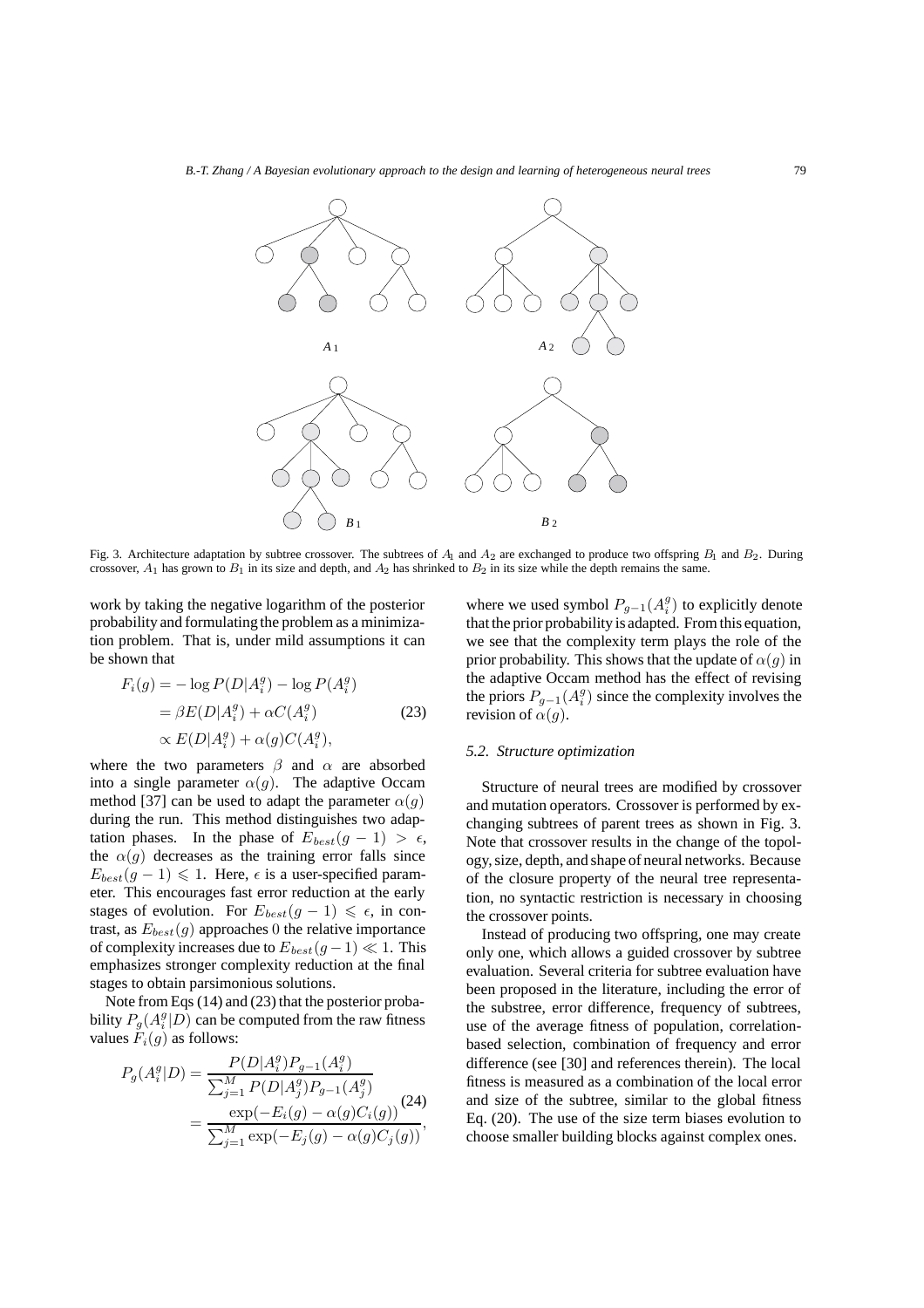

Fig. 4. Architecture adaptation (growth) by subtree mutation. In this particular example, a single node in neural tree *A* is replaced by a subtree of size 4 generated at random to generate an offspring *B*.

Several heuristics can be applied to make the architecture adaptation more "intelligent". For example, building blocks (i.e. useful subtrees) in the population can be discovered and reused during a run. The fitness of subtrees is computated and if it exceeds a threshold, then the subtree is added to the library of building blocks. The size of the library is limited. If the library is full and a candidate is found fitter than the worst in the library, then the candidate replaces the worst element. This allows "forgetting" of less fit substructures for the sake of better fit building blocks.

Four different types of mutations are distinguished. First, mutation is used to change the neuron type. This is performed by randomly choosing a neuron type from the function set  $\mathcal F$  which is different from the current neuron type. For instance, a sigma unit can be changed to a pi unit and vice versa. The second type of mutation is to change the input unit label. Here, an index value is randomly chosen from the terminal set  $T$  which is different from the current index value assigned to the input node. The third kind of mutation is used to modify subtrees as a whole (Fig. 4). To do this, a node is chosen at random and its subtree is replaced by a new subtree that is generated at random. Finally, mutations can be used to adapt the weight values. This is applied in conjunction with local search for weight adaptation as described in the next subsection.

#### *5.3. Weight optimization*

Adaptation of weights and biases is performed by local search. Because of the generality of neuron types, we use for local search another evolutionary method that does not make any limiting assumptions, such as continuity or differentiability. During the local search, the structure of the network is fixed. The search attempts to find only a rough approximation of local optima since a perfect search would be too expensive, considering the fact that the network undergoes a structural change in the next generation.

A local search for a network consists of a number of  $LS_{max}$  iterations. Each iteration applies only parametric mutation that perturbs the weight vector **w** of  $A_i$ with exponential noise, a method used by BGA [24]. If the newly generated network  $A'_i$  is fitter than the old one  $A_i$ , then the new one is set as the current network and the next iteration continues. The algorithm is summarized as follows.

#### **Algorithm 5.1** (**Local search**)

- 1. Given a neural tree A with weight vector  $\mathbf{w}^t$ .
- 2. Generate a new weight vector **w**' by weight mutation.
- 3. Take as the weight vector of  $(t + 1)$ -th step:  $\mathbf{w}^{t+1}$

$$
= \begin{cases} \mathbf{w}' & \text{w.p. min} \left\{ \frac{P(\mathbf{w}'|D)}{P(\mathbf{w}^t|D)}, 1 \right\} \\ \mathbf{w}^t & \text{otherwise.} \end{cases}
$$
 (25)

4. If the termination condition not met, set  $t \leftarrow t+1$ and go to Step 2.

The local search can terminate before  $LS_{\text{max}}$  iterations if no better weight vector is found for a significantly long time. Typically,  $LS_{\text{max}}$  was set 10 to 100 in experiments.

A new weight vector **w** is generated by applying a gene mutation to each element  $w_i$  with the probability of  $\mu_{\text{weight}}$ . The mutation of a gene is performed by adding a value from the interval  $[-R, R]$ , where the range  $R$  denotes the maximum size of mutation steps. The new weight value  $w_i'$  of  $w_i$  is computed as follows: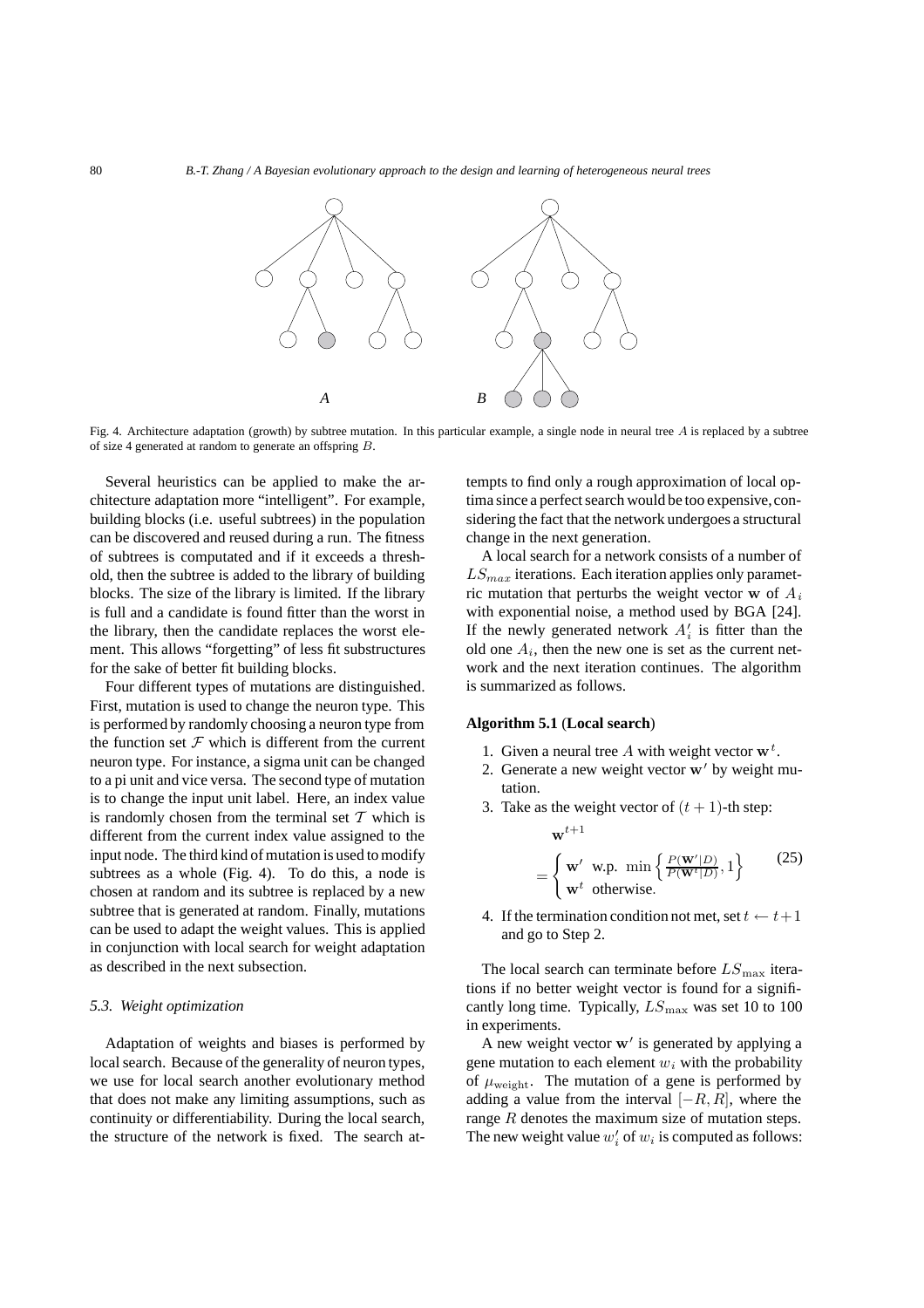$$
w'_{i} = w_{i} \pm R_{i} \cdot \delta, \quad \text{with } \delta = 2^{-K \cdot \eta}
$$
  
and  $\eta \in [0, 1].$  (26)

The random number  $\eta$  is chosen from a uniform distribution over [0, 1]. The density function  $\phi(Z)$  and the distribution function  $\Phi(Z)$  for the random variable  $Z = 2^{-K \cdot \eta}$  are given as:

$$
\phi(z) = \frac{1}{K \cdot \ln(2) \cdot z} \tag{27}
$$

$$
\Phi(z) = Pr(Z \leq z) = \int_{2^{-K}}^{z} \phi(u) du
$$

$$
= 1 + \frac{1}{K \cdot \ln(2)} \cdot \ln(z)
$$
(28)

The exponential characteristic of  $\delta = 2^{-K \cdot \eta}$  ∈  $[2^{-K}, 1]$  ensures that the mutation step size of maximum value  $R_i$  is possible, but small steps are more frequent. The constant  $K$  determines the shape of the exponentional function and thus influences the probability of choosing large mutation steps: the larger the value  $K$ , the less the probability of taking large steps. K also determines the smallest step size  $R_i \cdot 2^{-K}$ . The exponential mutation is contrasted with the Gaussian mutation in that very large steps take place with only a small probability.

Due to the large costs for local search, we have used various heuristics for applying local search. One heuristic is to use local search immediately after fitness evaluation to some portion, say top 50%, of the population instead of all its members. Another heuristic is to adapt the intensity of local search,  $LS_{\text{max}}$ , during a run.

#### *5.4. Data optimization*

The importance of training data in learning neural networks is well known. Selecting a small but representative subsets of given training data can improve the learning speed and solution quality [25]. Similar idea has also been used in evolutionary algorithms. For example, Gathercole and Ross [9] show that fitness evaluation in evolving individuals can be significantly accelerated by selecting a subset of fitness cases. The basic idea is that, other things being equal, the evolution time can be minimized by reducing the effective data size for each generation. Typically, evolution starts by considering a unique fitness case, and additional fitness cases are "gradually" taken into account when the current population meets some performance criterion. The method of incremental data inheritance [35] is a generalization of this approach.

In the evolutionary algorithm with incremental data inheritance, each individual (in our case, the neural tree) maintains its own training data set which are evolved at the same time. Just as tree structures are modified by crossover, their data sets are mixed by crossover operation on the data sets as follows.

First, two parent data sets,  $D_i^g$  and  $D_j^g$ , are crossed to inherit their subsets to two offspring data sets,  $D_i^{g+1}$ and  $D_j^{g+1}$ . Second, the data of parents' are mixed into a union set

$$
D_{i+j}^{g} = D_i^{g} \cup D_j^{g}, \tag{29}
$$

which is then redistributed to two offspring  $D_i^{g+1}$  and  $D_j^{g+1}$ , where the size of offspring data sets is equal to  $N_{g+1} = N_g + \lambda$ , where  $\lambda \ge 1$  is the data increment size. Thus, the size of data sets monotonically increases as generation goes on.

The diversity of the training data during inheritance is maintained by importing some portion of data from the base set. The import rate  $r_i$  is given as

$$
r_i = \rho \cdot (1 - d_i), \qquad 0 \leq \rho \leq 1. \tag{30}
$$

where  $\rho$  is a constant for import strength. The diversity  $d_i$  is measured as the ratio of distinctive examples in the union set:

$$
d_i = \frac{|D_{i+j}^g|}{|D_i^g|} - 1, \qquad 0 \leq d_i \leq 1. \tag{31}
$$

Though the exact factor of speed-up depends on the availability of the data and its characteristics, our previous work has shown a speed-up of factor 10 by using incremental data selection in evolving Lisp-like symbolic programs [35].

## **6. Simulation results**

Experiments have been carried out to compare the predictive accuracy of neural trees evolved by the Bayesian evolutionary algorithms with the performance of standard neural network solutions. For an objective comparison, we have chosen the benchmark problems collected by Prechelt [26]. Table 1 shows in the fourth column the results of the multilayer perceptrons (MLPs) as reported in [26]. The labels in the second column (for example, cancer1, cancer2 and cancer3) denote three data sets generated from the original data (Cancer data). The third column of the table shows the results of evolutionary neural trees (ENTs) for the same data sets. For each specific data set, a total of 10 runs were made. Out of 12 data sets (3 data sets for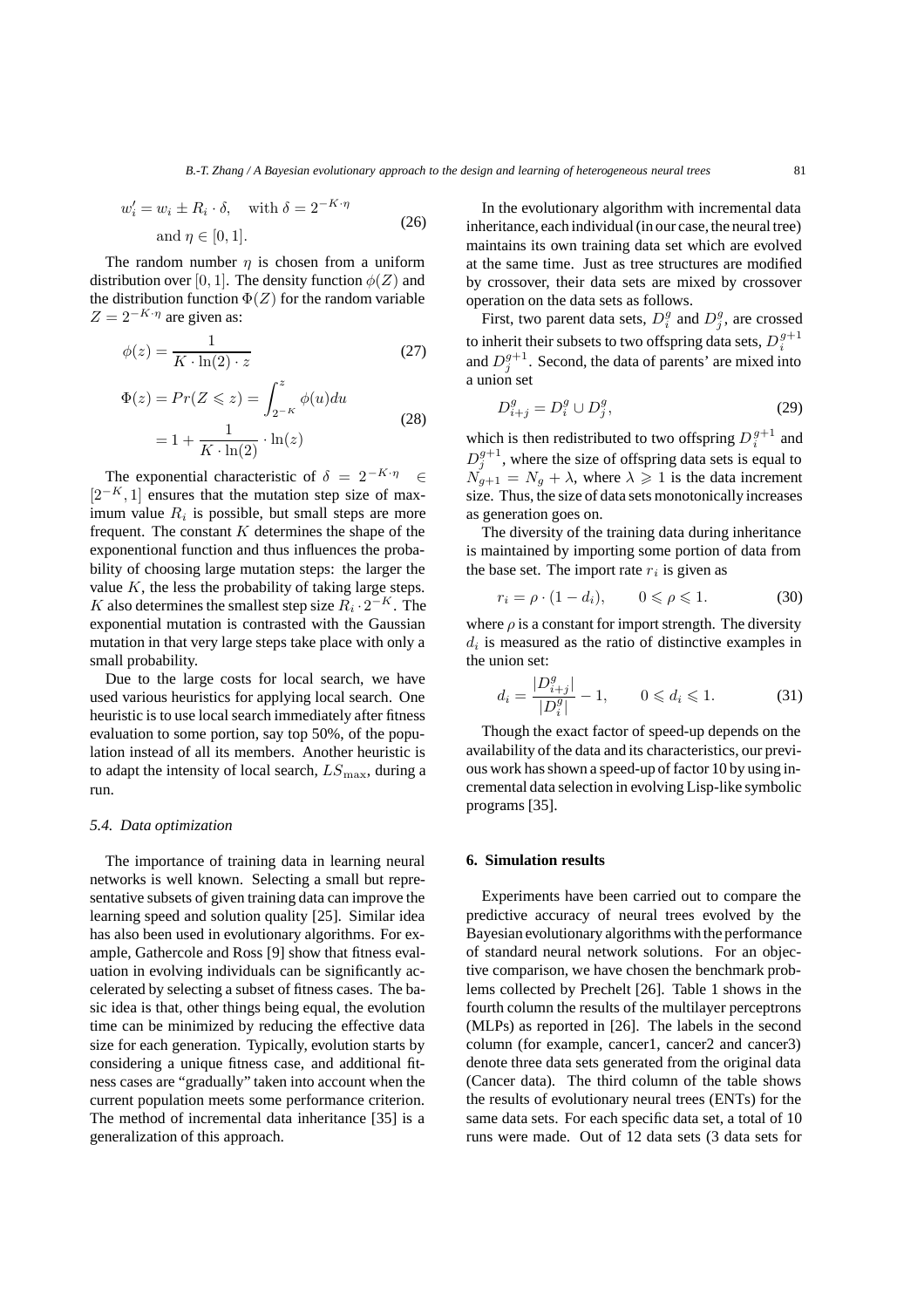#### Table 1

Performance comparison of evolutionary neural trees (ENTs) and multilayer perceptrons (MLPs). The figures are predictive errors, i.e., misclassification rate measured on the test data. The labels in the second column (for example, cancer1, cancer2 and cancer3) denote three different data sets generated from the original data (Cancer data) by Prechelt [26]. The values for MLPs are as given in [26] and the values for ENTs are averages over ten runs

| Problem         | Data set            | ENT   | MLP   |
|-----------------|---------------------|-------|-------|
| Cancer          | cancer1             | 1.714 | 1.149 |
|                 | cancer <sub>2</sub> | 4.381 | 5.747 |
|                 | cancer3             | 3.741 | 2.299 |
| <b>Diabetes</b> | diabetes 1          | 23.95 | 25.00 |
|                 | diabetes2           | 23.44 | 23.44 |
|                 | diabetes3           | 21.12 | 21.35 |
| Heart           | heart1              | 17.94 | 20.00 |
|                 | heart <sub>2</sub>  | 18.07 | 14.78 |
|                 | heart3              | 22.48 | 23.91 |
| Credit          | credit1             | 14.75 | 13.95 |
|                 | credit2             | 16.19 | 18.02 |
|                 | credit3             | 17.34 | 18.02 |

| able |  |
|------|--|
|      |  |

Comparison of predictive error (in terms of *t*-test) of evolutionary neural trees (ENTs) against multilayer perceptrons (MLPs). The negative *t*-values mean better performance of ENTs compared to MLPs. The larger the absolute value, the more significant the relative performance

| 'ancer | Diabetes  | Heart     | `redit    |
|--------|-----------|-----------|-----------|
| 0.2576 | $-1.3389$ | $-0.0395$ | $-0.7488$ |

each problem and 4 problems), ENTs achieved 8 times better results than MLPs.

As the t-test result in Table 2 shows, evolutionary neural trees (ENTs) achieved better results in predictive accuracy than multilayer perceptrons (MLPs) for three problems out of four. ENTs most significantly outperform MLPs for the diabetes and credit problems which are known as difficult for other classifiers. The results by MLPs shown here are the performances which were achieved by Prechelt using pre-optimized model structures. Therefore, the ENT results achieved can be evaluated as very competitive to the best performance achieved by well-engineered conventional neural network methods. The predictive error for the diabetes problem seems big, in its absolute value. Our comparative analysis shows that this problem is itself very noisy and difficult for other classifiers as well, including MLPs. We found that ENTs' performance is still better than other methods. In terms of computation time, it should be mentioned that the evolutionary methods took more time than the backpropagationtrained MLPs. The additional time is well worthy of when conventional learning methods are not powerful enough to find appropriate network structures.

One distinguishing feature of evolutionary search from conventional learning algorithms for neural networks is the use of population. Maintaining multiple neural trees in a population seems useful since various subtrees of potential utility can be reserved. However, if the population size is too big, the evolutionary process is slowed down due to large requirements of resources in memory and computing time.

Another important issue in evolving neural networks is the fact that the amount of information exchanged between individuals may affect the solution quality and speed of the evolutionary design process. For example, exchange of large subtrees in crossover makes large steps in the neural architecture space, producing radically new architectures. Thus, this is a search operator of an "explorative" nature. However, in terms of stabilization, crossover of small size subtrees (i.e. "exploitative") might be more useful.

To analyze the effect of the population size and the size of subtrees for variation, we evolved neural trees using Bayesian evolutionary algorithms with varying parameter values. The problem is the prediction of laser intensity fluctuations. The data was generated from farinfrared  $NH<sub>3</sub>$  laser in a physics laboratory [15]. This problem was used as a benchmark in the 1992 Santa Fe time series competition. We considered two different classes of BEAs. In the first class, each individual is evolved by mutation only (both subtree mutation and weight mutations). Here we use a population of multiple individuals, but each individual evolves separately. We will refer to this as individual-based BEAs (iBEAs). In the second class of BEAs, the individuals evolve as in standard evolutionary algorithms both by subtree crossover and by mutation (subtree mutation and weight mutation). This will be referred to as population-based BEAs (pBEAs). In each class, we varied the size of subtrees in crossover and/or mutation.

Figure 5 summarizes the relationship between the population size and the size of subtrees for crossover and mutation. In the figure, iBEA0 (iBEA1 and iBEA2, respectively) denotes the individual-based BEA with mutation of subtree depth 0 (1 and 2, respectively), where 0 denotes mutation with addition/deletion of single branches without changing its depth. Similarly, pBEA1 (iBEA1 and iBEAm, respectively) denotes the population-based BEA with variation of subtree depth upto 1 (2 and m, respectively), where m denotes the height (maximum depth) of the tree. The algorithm iBEA0 is the most exploitative of the three individualbased BEAs, while pBEAm is the most explorative of the population-based BEAs. The experiments have been performed by varying the population size.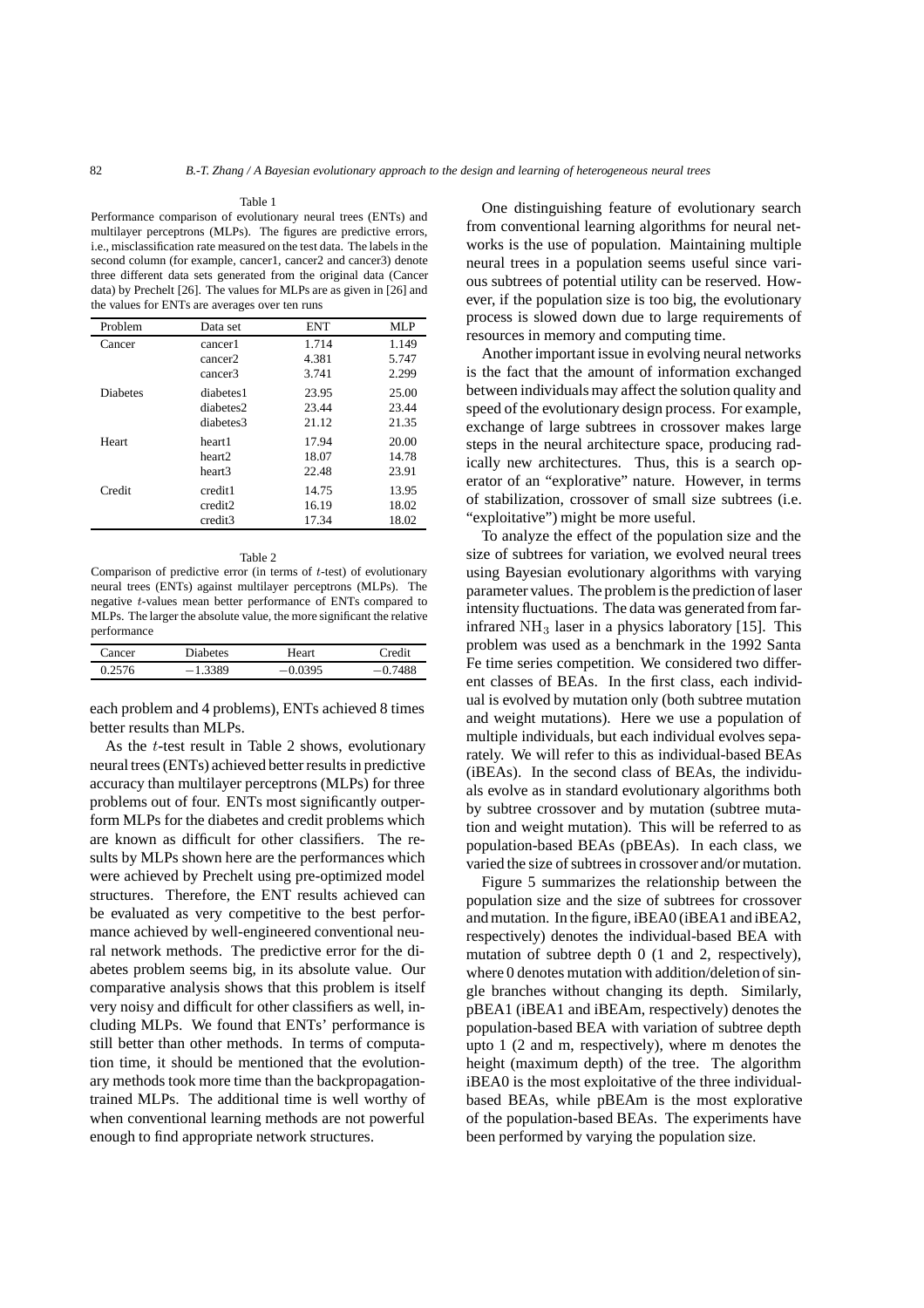

Fig. 5. NMSE values for the laser data. This figure compares the performances of the three individual-based BEAs and the three population-based BEAs as a function of the population size. The results are averaged over 10 runs. iBEA0 (iBEA1 and iBEA2, respectively) denotes the iBEA with subtree depth of 0 (1 and 2, respectively), where 0 denotes mutation with addition/deletion of single branches without changing its depth. pBEA1 (iBEA1 and iBEAm, respectively) denotes the pBEA with exchange of subtrees of depth upto 1 (2 and m, respectively), where m denotes the height or the maximum depth of the tree. It can be seen that the population-based algorithms generally perform better than the individual-based algorithms for a broad range of population sizes. The figure also shows that the individual-based algorithm with small-step mutations (iBEA0) performs best for very small (*M <* 4) populations (though its absolute performance is lower than population-based BEAs with large population sizes).

Every point in the graphs represents an average value for 10 runs. The result says that, in small populations of neural trees, variation of small subtrees is generally preferable to large ones. This is true of individualbased (mutation-oriented)variations (iBEAs) as well as population-based (recombination-intensive) variations (pBEAs). The results also show that the size of subtrees exchanged significantly affects the performance of the evolutionary neural trees when a small population (16 or less in these experiments) is used. In contrast, the size of subtrees exchanged plays a less role when they are evolved in a large population (16 or bigger in these experiments). On the other hand, the comparison of the performance curves of individualbased BEAs with those of population-based BEAs indicates that population-based evolution is in general better. The exception is when the population size is too small, i.e.  $M \leq 4$  in these experiments, for which individual-based BEAs perform well in evolving neural trees.

Finally, it is interesting to see the shape of neural trees actually evolved by the Bayesian evolutionary algorithms. Figure 6 shows an example neural tree evolved for the laser problem. The tree contains two different types of neurons (7 summation units and one product unit) and each unit has a different number of inputs, which is contrasted with conventional neural network architectures. It should also be noted that the pi unit has three  $x_1$ 's as its input. This effectively represents a polynomial  $x_1^3$  of degree 3 which is impossible to directly represent in multilever perceptrons. Discovery directly represent in multilayer perceptrons. Discovery and reuse of such partial structures (building blocks) are one of the most interesting features that distinguish evolutionary algorithms from other conventional learning algorithms for neural networks.

## **7. Concluding remarks**

Optimization of neural networks for particular applications is important because the learning speed and solution accuracy are dependent on the network architecture, i.e. the type and number of units and connections, and the connectivity of units as well as the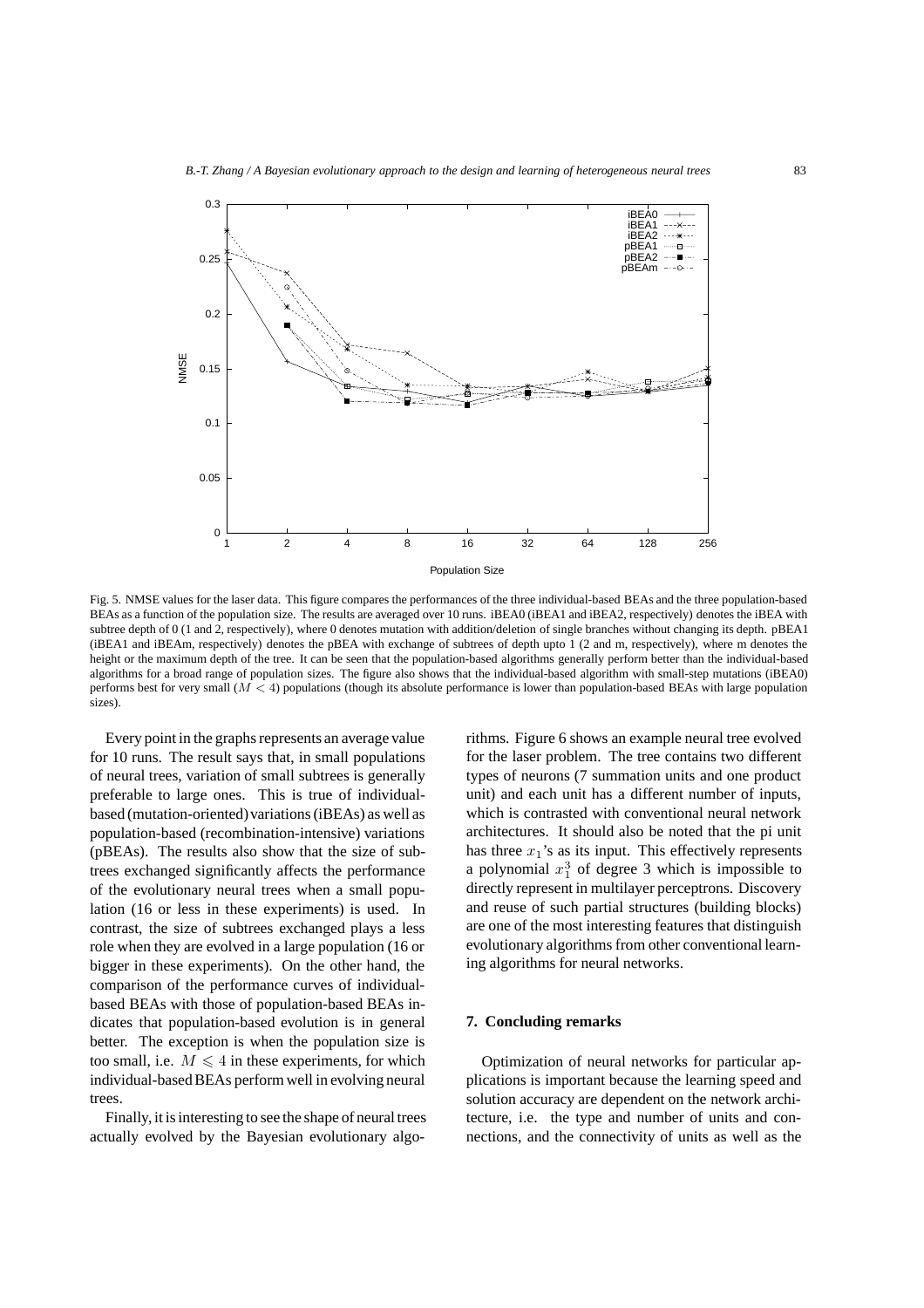

Fig. 6. A heterogeneous neural tree evolved for the time series prediction problem. This tree contains 7 summation units (circles) and one product unit (rectangle). The nodes have a variable number of inputs (variable receptive fields). Some units have duplicated inputs. In the case of the pi unit, the three  $x_1$ 's represent a polynomial  $x_1^3$  of degree 3 which is not possible to be directly represented in multilayer perceptrons.

weights. This paper demonstrates the effectiveness of evolutionary computation for constructing applicationspecific neural networks of non-conventional architecture. In our experiments on a suite of benchmark problems, the heterogeneous neural trees constructed by the Bayesian evolutionary algorithms outperformed multilayer perceptrons 8 times out of 12 data sets. Analysis of the evolved solutions showed interesting structures that seem to be appropriate internal representations to solve the specific problem.

This work also demonstrates the importance of representation and fitness functions for successful application of evolutionary algorithms in the design and training of novel neural networks. The enormous size of the search space prohibits any straightforward evolutionary methods from successful application. However, appropriate representations combined with appropriately chosen fitness functions can transform the original, difficult problem to a more manageable one. Our experimental results indirectly show that neural trees are an effective representation for evolving a general class of feedforward architectures. In particular, the tree structure seems natural for the discovery of nontrivial building blocks and for the optimization of the size and shape of neural networks while not destroying important building blocks [38].

From the evolutionary computation point of view, neural networks provide an interesting problem that involves optimization of model structures, parameters, and data sets. This paper demonstrates the usefulness of the Bayesian evolutionary framework as an integrated approach to solving this problem. The Bayesian formulation of the neural network design problem allowed us to develop several principled heuristics to speed up the evolutionary process. These include the adaptive fitness functions with complexity penalty and the incremental data inheritance method. Another feature of the presented method is the use of an evolutionary algorithm for training the weights of the evolved architecture. This allows us to freely choose the class of neural architectures to evolve since evolutionary search does not make any strict assumptions on the geometry of the search space. Local search seems important in evolutionary computation that involves continuous parameter optimization, especially when it is combined with the optimization of the dimension of the parameters as in the design and training of neural networks. The concept of self-adaptation as adopted in evolution strategies seems a useful and natural refinement of the Bayesian evolutionary approach.

## **Appendix: Derivation of the fitness function**

For a convenient implementation of the Bayesian evolutionary algorithm we take the negative logarithm of the posterior probability  $P_g(A_i^g|D)$  and use it as the (raw) fitness function

$$
F_i(g) = -\log P_g(A_i^g|D),\tag{32}
$$

where  $A_i^g \in \mathcal{A}(g)$  and  $P_g(A_i^g|D)$  is defined in its most general case by

$$
P_g(A_i^g|D) = \frac{P(D|A_i^g)P(A_i^g)}{\sum_{j=1}^M P(D|A_j^g)P(A_j^g)}.
$$
 (33)

Then the evolutionary process is reformulated as a minimization process

$$
A_{best}^g = \min_{g \le g_{max}} \arg \min_{A_i^g} F_i(g), \tag{34}
$$

where the fitness function is expressed as

$$
F_i(g) = -\log P(D|A_i^g) - \log P(A_i^g). \tag{35}
$$

Considering the exponential family of distributions, we can write the likelihood function in Bayes' theorem Eq. (11) in the form

$$
P(D|A) = \frac{1}{Z_D(\beta)} \exp(-\beta F_D), \qquad (36)
$$

where  $F_D$  is an error function,  $\beta$  controls the variance of the noise, and  $Z_D(\beta)$  is a normalization factor. For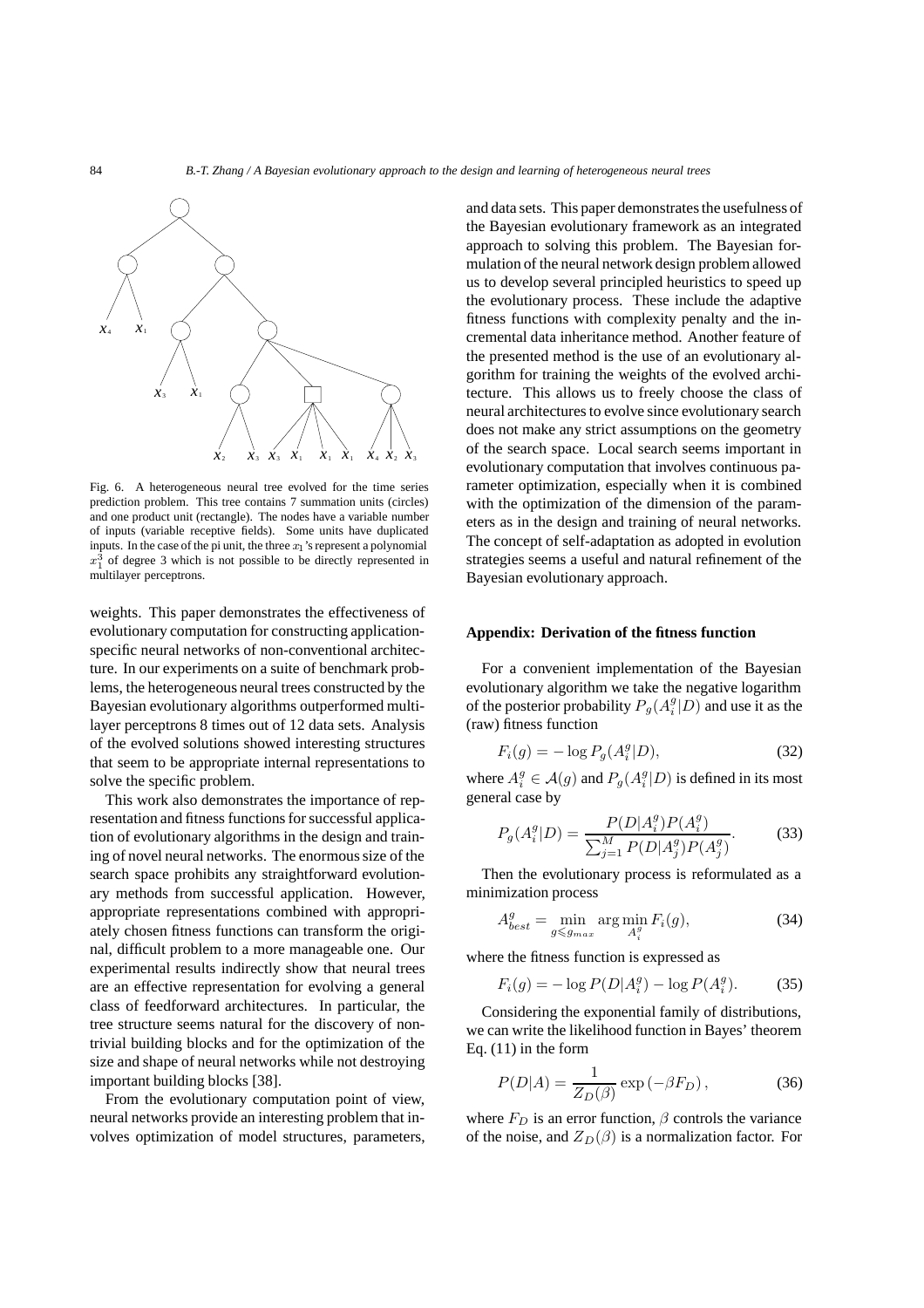example, if we assume that the data has additive zeromean Gaussian noise, then the probability of observing a data value y for a given input vector **x** would be

$$
P(y|\mathbf{x}, A_i^g) = \frac{1}{Z_D(\beta)} \exp \left(-\frac{\beta}{2}(f(\mathbf{x}; A_i^g) - y)^2\right)
$$
\n(37)

where  $Z_D(\beta)$  is a normalizing constant. Provided the data points are drawn independently from this distribution, we have

$$
P(D|A_i^g) = \prod_{c=1}^N P(y_c|\mathbf{x}_c, A_i^g)
$$
  
= 
$$
\frac{1}{Z_D(\beta)} \exp(-\beta F_D).
$$
 (38)

where  $(\mathbf{x}_c, y_c) \in D$  are training cases and  $F_D$  is given as

$$
F_D = E(D|A_i^g)
$$
  
=  $\frac{1}{2} \sum_{c=1}^{N} (f(\mathbf{x}_c; A_i^g) - y_c)^2$ . (39)

If we also assume that a Gaussian prior on the architecture of program  $A_i^g$ , we have

$$
P(A_i^g) = \frac{1}{Z_A(\alpha)} \exp(-\alpha F_A)
$$
\n(40)

where  $Z_A(\alpha)$  is a normalizing constant. For example,  $F_A$  can be chosen in the form

$$
F_A = C(A_i^g) = \frac{1}{2} \sum_{k=1}^{K} \theta_k^2
$$
 (41)

where  $\theta_k$  are the parameters defining the neural tree  $A_i^g$ . This choice of prior distribution says that we expect the complexity parameters to be small rather than large, thus implementing a parsimony pressure.

Substituting Eqs (38) and (40) into Eq. (35), the fitness function is expressed as

$$
F_i(g) = \beta F_D + \alpha F_A
$$
  
= 
$$
\beta E(D_i^g | A_i^g) + \alpha C(A_i^g).
$$
 (42)

By absorbing the two parameters  $\beta$  and  $\alpha$  into a single parameter  $\alpha(g)$ , we can rewrite this as

$$
F_i(g) = E(D|A_i^g) + \alpha(g)C(A_i^g)
$$
\n(43)

as is given in Eq. (20).

## **Acknowledgments**

This research was supported by the Engineering Research Foundation of Seoul National University and by the Korea Ministry of Science and Technology through KISTEP under Grant BR-2-1-G-06 and through AITRC. Thanks to Je-Gun Joung and Dong-Yeon Cho for performing simulations.

## **References**

- [1] P.J. Angeline and J.B. Pollack, Coevolving high-level representations, *Artificial Life III*, MIT Press, Cambridge, MA, 1993.
- [2] P.J. Angeline, G.M. Saunders and J.B. Pollack, An evolutionary algorithm that constructs recurrent neural networks, *IEEE Trans. on Neural Networks* **5**(1) (1994), 54–65.
- [3] T. Bäck, Evolutionary Algorithms in Theory and Practice, Oxford University Press, 1996.
- [4] K. Balakrishnan and V. Honavar, Evolutionary design of neural architectures, CS-TR-95-01, AI Lab, Dept. of Computer Science, Iowa State University, January 1995.
- [5] R.K. Belew, J. McInerney and N.N. Schraudolph, Evolving networks: using genetic algorithm with connectionist learning, in: *Artificial Life II*, C.G. Langton et al., eds, Addison-Wesley, 1991.
- [6] S.-H. Chen and C.-F. Lu, Would evolutionary computation help in designs of ANNs in forecasting foreign exchange rates? in: *Proc. 1999 Congress on Evolutionary Computation* (*CEC-99*)*,* IEEE Press, 1999, pp. 275–280.
- [7] G. Fahner and R. Eckmiller, Structural adaptation of parsimonious higher-order neural classifiers, *Neural Networks* **7**(2) (1994), 279–289.
- [8] D.B. Fogel, L.J. Fogel and V.W. Porto, Evolving neural networks, *Biological Cybernetics* **63** (1990), 487–493.
- [9] C. Gathercole and P. Ross, Dynamic training subset selection for supervised learning in genetic programming, in: *Parallel Problem Solving from Nature III*, Y. Davidor et al., eds, Springer-Verlag, Berlin, 1994, pp. 312–321.
- [10] A. Gelman, J.B. Carlin, H.S. Stern and D.B. Rubin, *Bayesian data analysis*, Chapman & Hall, London, 1995.
- [11] C.L. Giles and T. Maxwell, Learning, invariance, and generalization in high-order neural networks, *Applied Optics* **26**(23) (1987), 4972–4978.
- [12] F. Gruau, Genetic synthesis of modular neural networks, in: *Proc. Fifth Int. Conf. Genetic Algorithms*, Morgan Kaufmann, 1993, pp. 318–325.
- [13] S.A. Harp, T. Samad and A. Guha, Towards the genetic synthesis of neural networks, in: *Proc. Third Int. Conf. on Genetic Algorithms*, Morgan Kaufmann, 1989, pp. 360–369.
- [14] G.E. Hinton and S.J. Nowlan, How learning can guide evolution, *Complex Systems* **1** (1987), 495–502.
- [15] U. Hübner, C.O. Weiss, N.B. Abraham and D. Tang, Lorenzlike chaos in NH3-FIR laser, in: *Time Series Prediction: Forecasting the Future and Understanding the Past*, A.S. Weigend and N.A. Gershenfeld, eds, Addison-Wesley, 1993, pp. 73– 104.
- [16] H. Iba and H. de Garis, Extending genetic programming with recombinative guidance, in: *Advances in Genetic Programming 2*, P.J. Angeline and K.E. Kinnear, eds, MIT Press, Cambridge, MA, 1996, pp. 69–88.